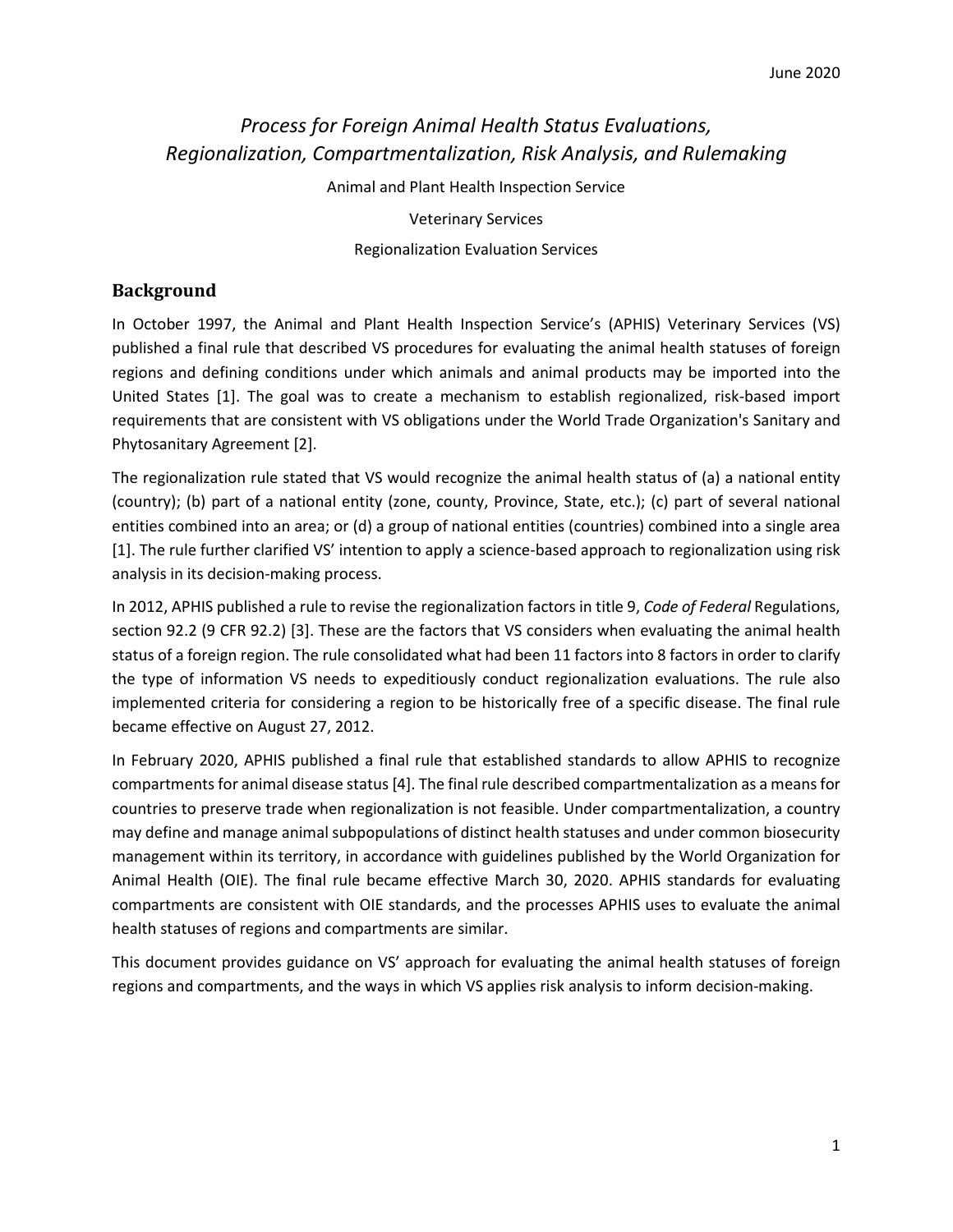# **Definitions**

The following definitions are presented for clarity as they apply to the evaluation process.

**Compartment:** Any defined animal subpopulation contained in one or more establishments under a common biosecurity management system for which surveillance, control, and biosecurity measures have been applied with respect to a specific disease.

**Lead Staff Officer (LSO)**: Staff Officer within Regionalization Evaluation Services (RES) with primary responsibility for coordinating and conducting evaluations of the animal health statuses of foreign regions or compartments, and assessing the risk of opening U.S. markets to commodities from those regions.

**Region:** Any defined geographic land area identifiable by geological, political, or surveyed boundaries.

**Regionalization Evaluation Services (RES)**: An APHIS unit responsible for coordinating regionalization and compartmentalization evaluations, including gathering and analyzing data, generating official correspondence, conducting risk analyses, implementing decisions, and assisting in development of *Federal Register* publications relevant to the regionalization and compartmentalization processes. RES staff are located in Riverdale, MD, and Raleigh, NC.

# **Initiating a regionalization or compartmentalization evaluation**

A regionalization or compartmentalization evaluation begins when the Office of the Deputy Administrator for VS receives a request from the Chief Veterinary Officer (CVO) of a foreign region for APHIS to recognize a particular animal health status or allow importation of certain animals and/or animal products into the United States. The request should be accompanied by information addressing the 8 factors listed in 9 CFR 92.2.

For a regionalization evaluation, those factors are:

- 1. Scope of the evaluation requested;
- 2. Veterinary control and oversight;
- 3. Disease history and vaccination practices;
- 4. Livestock demographics and traceability;
- 5. Epidemiological separation from potential sources of infection;
- 6. Surveillance;
- 7. Diagnostic laboratory capabilities; and
- 8. Emergency preparedness and response.

Alternatively, requests from regions in which the disease under evaluation has never occurred, or has not occurred for at least the past 25 years, must be accompanied by information addressing the 6 factors defined in 9 CFR 92.2 for recognition of historically-free status:

- 1. Scope of the evaluation being requested;
- 2. Veterinary control and oversight;
- 3. Disease history and vaccination practices;
- 4. Disease reporting;
- 5. Disease detection; and
- 6. Barriers to disease introduction.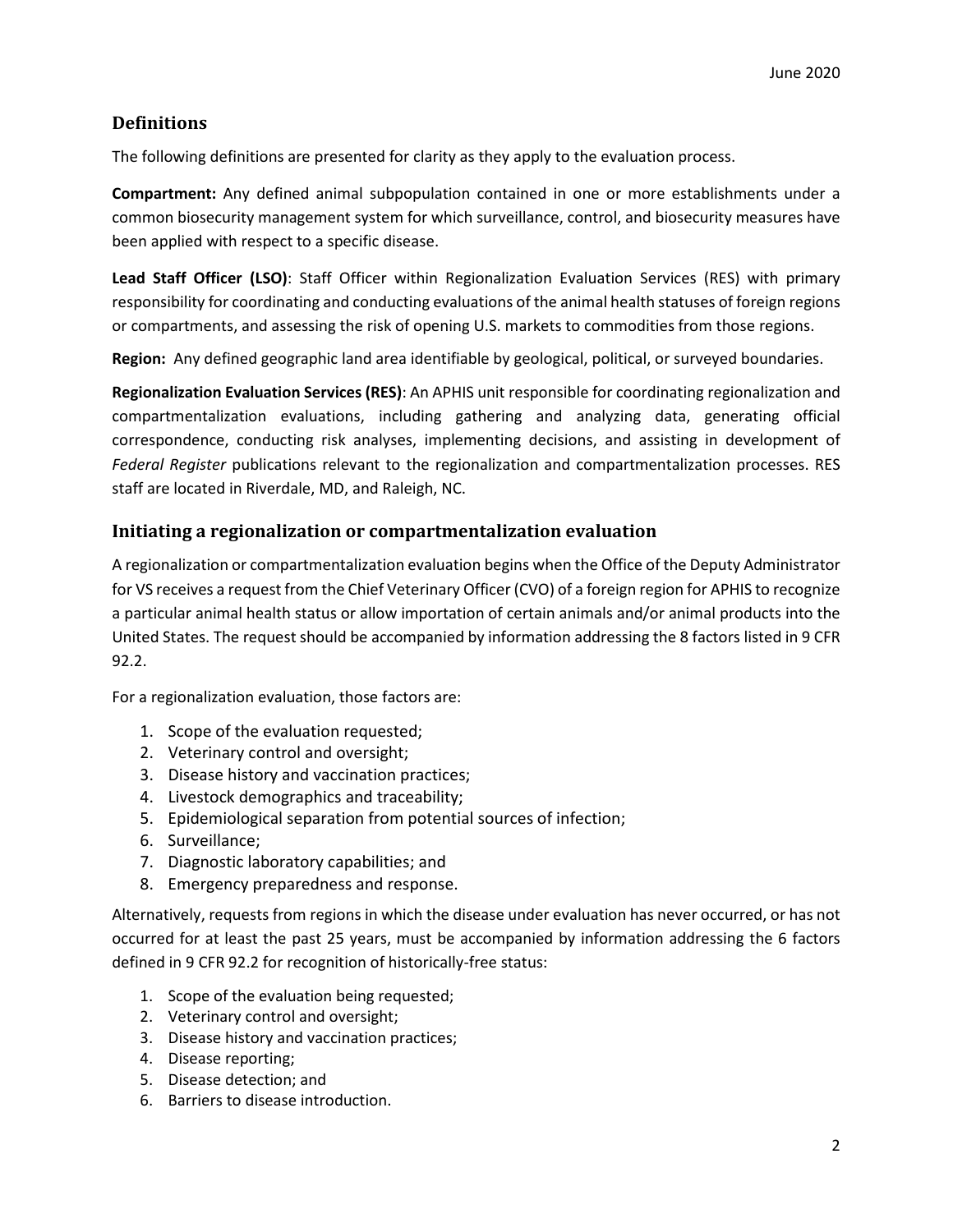For a compartmentalization evaluation, those factors are:

- 1. Scope of the evaluation being requested;
- 2. Veterinary control and oversight of the compartment;
- 3. Disease history and vaccination practices;
- 4. Livestock or poultry commodity movement and traceability;
- 5. Epidemiologic separation of the compartment from potential sources of infection;
- 6. Surveillance;
- 7. Diagnostic laboratory capabilities; and
- 8. Emergency preparedness and response.

Further guidance on the type and scope of information required is available on th[e APHIS website.](https://www.aphis.usda.gov/aphis/ourfocus/animalhealth/export/international-standard-setting-activities-oie/regionalization/ct_reg_request/!ut/p/z1/lVJNc8IgEP0tHnrMAAn58BhtGm3VdlKjJhcGIzG0kUTEj_77YmoPraO2zDDMW957uywLUjADqaA7vqSKV4KWGiepQ0aoG0IPo4GHYgT9SXsYRqMHGD4jMG0Ig2fcRZ1XqM-gA_0gcodB0DchskD6P_2k52j9OB6PPNTpt82_6eGF5cNb-glIOiDZ1y-WWp7MrrDT67mmIP2ZLwzutUOv3X_quQ7EgXWdEOJvwqWGRuYNAjp3OG_prXckug_uxT5gE0x3nO1BLCq50kPyenSsM74ASYapnbdhZji2hQ3MFq4xdzLPmNu2zbBtLea5C3oQPN76Fz14_G29Tn2QZpVQ7KDAjNYF35AGCkVKPpdUftzBDSXVVpK8yrabBlHBdVmkYLRURRNhh7qSiuSyWpETqeQ7dmJ-Bbi2leI0-ESy5bZsgL7N1BHrvd6yjTrWZsphd7jUr6aqMLjIKzD7RapXcRyLD-M9CiJvP86Lcjfw_VbrE1qrUVc!/dz/d5/L2dBISEvZ0FBIS9nQSEh/?urile=wcm%3Apath%3A%2Faphis_content_library%2Fsa_our_focus%2Fsa_animal_health%2Fsa_export_from_us%2Fsa_live_animals%2Fsa_international_regulations%2Fct_reg_request)

### **Information gathering process**

The Deputy Administrator forwards the request and supporting information to the RES Director, who works with the RES Assistant Director to assign an LSO to the evaluation.

The LSO drafts an acknowledgement letter and conducts a preliminary review of the information for completeness. If the information is sufficient for an initial team review, the LSO, with input from RES management, assembles a team to conduct that review. Team members are drawn from various sources to obtain a wide range of technical expertise and program representation. Units represented on review teams may include the National Veterinary Services Laboratories (including the Foreign Animal Disease Diagnostic Laboratory), International Services (IS), the Center for Epidemiology and Animal Health, and other VS program units.

Team members evaluate the information submitted by the requesting government and provide comments to the LSO. The LSO synthesizes the comments and, if necessary, coordinates an officialrequest for additional information. RES management reviews the response for technical content and consistency with Agency policies. The information gathering process is iterative: this cycle continues until RES has sufficient information to identify potential risk factors, to determine whether a site visit is necessary, and, if a site visit is necessary, to inform its itinerary.

# **Verification through site visits**

RES conducts site visits to verify and complement the information provided by foreign veterinary officials, investigate potential risk factors, and review the local circumstances. The site visit occurs prior to completing the risk analysis. The site visit team typically includes members of the initial review team. The team may also include individuals with expertise in quantitative risk analysis, when such an analysis is being considered, as well as a laboratory specialist and a representative of a U.S. State.

In rare instances, a site visit is not necessary. This option is available if VS has thoroughly evaluated the region or compartment on previous occasions; has maintained contact with veterinary officials and the conditions in the region or compartment since the time of that evaluation; and considers that its knowledge of the circumstances in the region or compartment, together with new supporting information, is sufficient to assess the risk.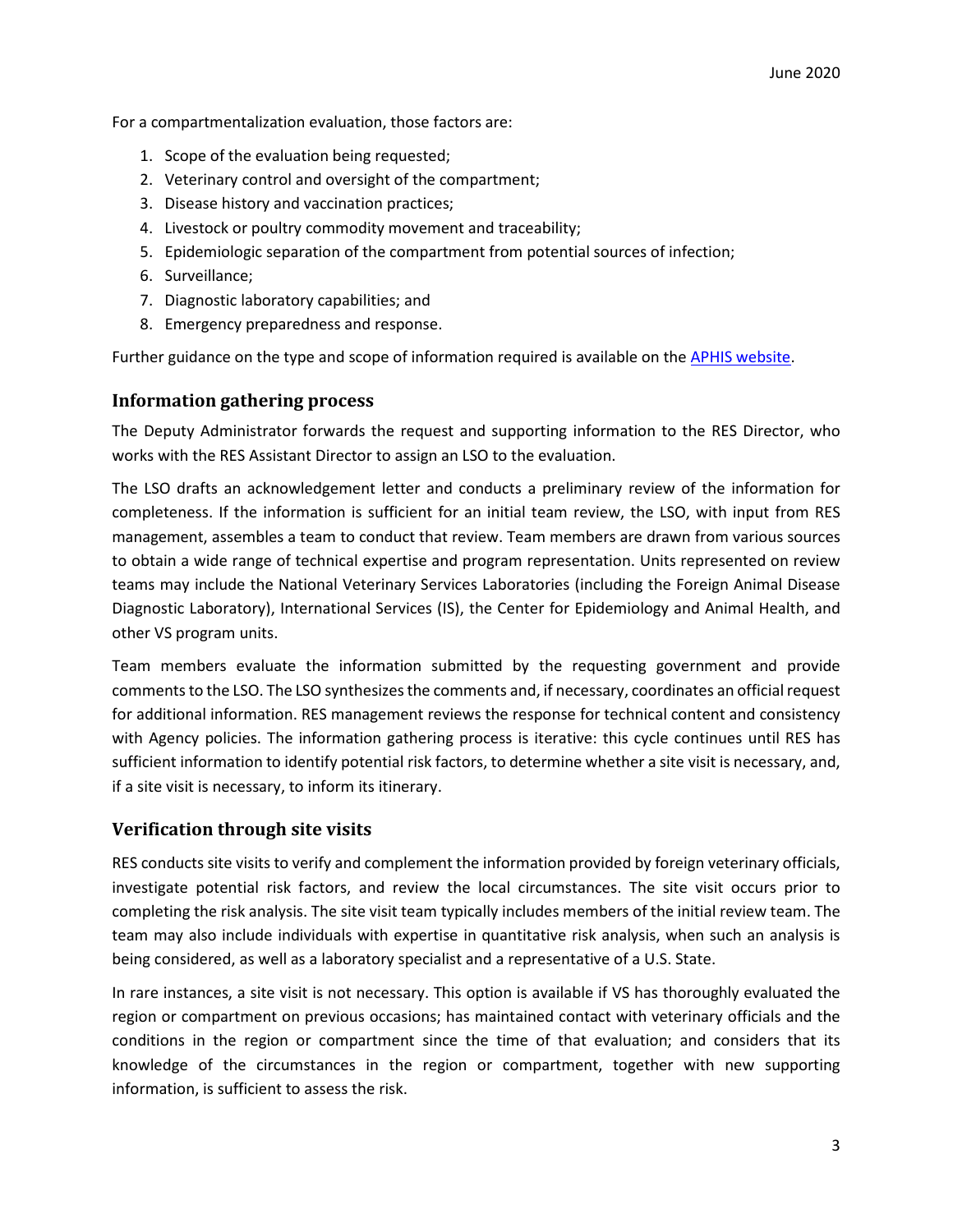The LSO plans the site visit program in cooperation with personnel from IS field offices and officials of the requesting region. The schedule is designed to meet the data needs and assess risks identified through review of information provided by the foreign region. The visit is planned to address high risk issues as well as assist in understanding procedures, policies, surveillance and control measures, and other factors representative of the entire region. VS consults with IS field personnel to ensure that the sites visited are relevant to the assessment of risk.

Although most evaluations require only a single site visit, in certain circumstances follow-up visits may be necessary. For example, it may be necessary to conduct a second site visit if animal health conditions in the region or compartment change substantially during the course of an evaluation (e.g., an outbreak occurs). RES makes this decision on a case-by-case basis.

### **Risk analyses**

RES coordinates a risk analysis that uses information provided by veterinary officials of the requesting region, obtained from the literature and unpublished reports, and gathered during the site visit. Following OIE guidelines, the risk analysis is prefaced by a hazard identification step and includes an entry assessment, an exposure assessment, a consequence assessment, and a risk estimation [5]. The risk analysis may conclude if the entry or exposure assessment demonstrates no significant risk.

In all cases, RES conducts a thorough qualitative evaluation based on the regionalization factors listed in 9 CFR 92.2. Quantitative modeling may occur concurrently to address specific risk concerns, test assumptions, and evaluate the effectiveness of defined risk mitigation measures.

# **Rulemaking**

If the risk analysis concludes that the regionalization or compartmentalization request can be safely granted, APHIS indicates its intent to do so and makes the analysis available for public comment through a document published in the *Federal Register*. APHIS solicits comments for a defined period of time usually 60 days—during which the public also has access to the information upon which APHIS based its evaluation. APHIS reviews all of the comments received, makes a final determination, and publishes that determination in the *Federal Register*. A decision to recognize an animal health status or open U.S. markets under certain conditions is typically effective 15-30 days later.

The rulemaking process may require legal and policy reviews within APHIS and other USDA offices, as well as the White House Office of Management and Budget.

#### **Variations in the regulatory process**

When a disease outbreak occurs in a region that APHIS previously considered free of that disease, VS issues an immediate administrative ban on imports of animals and products from the region, removes the region from the list of regions that APHIS recognizes as free of the disease, and publishes a notification in the *Federal Register* that APHIS removed the region from the list. When a disease outbreak occurs in a compartment that APHIS previously considered free of that disease, the compartment immediately loses its free status and outputs are no longer eligible for export to the United States. After the outbreak is eradicated, a suitable waiting period has passed with no new cases detected, and any other relevant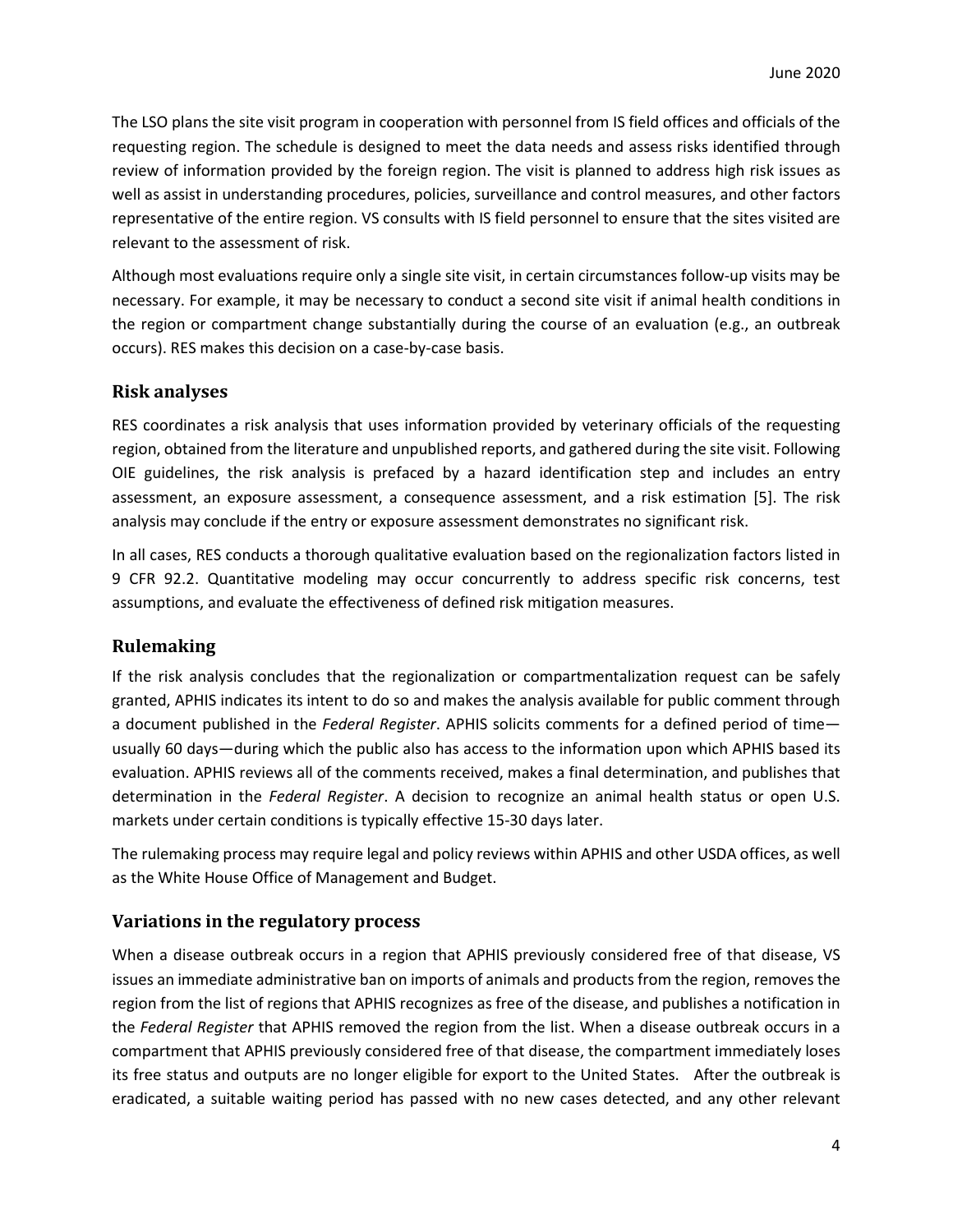criteria for disease freedom are addressed, the foreign CVO may request a reevaluation of animal health status of a region or a compartment.

The reinstatement process is typically similar to that described above, including information gathering with particular focus on effectiveness of the eradication and control measures taken—a site visit, a risk analysis, and rulemaking.

## **Time required for the process**

The entire process—from the time of the original request to final *Federal Register* publication—can take several years. As outlined above, the process requires information gathering and evaluation; a site visit; a risk analysis; an initial *Federal Register* publication; consideration of the comments received; and a second *Federal Register* publication to address the comments received and announce APHIS's decision. The time to complete the process therefore depends on many factors, including the completeness of the initial request by the requesting region and responsiveness to additional information requests, the complexity of public comments, and the resources available.

### **Conclusion**

APHIS is committed to accurately evaluating the animal health statuses of foreign regions and compartments and facilitating trade while protecting the health of animal populations in the United States. APHIS applies a rigorous, science-based, analytical process to regionalization and compartmentalization evaluations, identifying risks and developing effective mitigation measures.